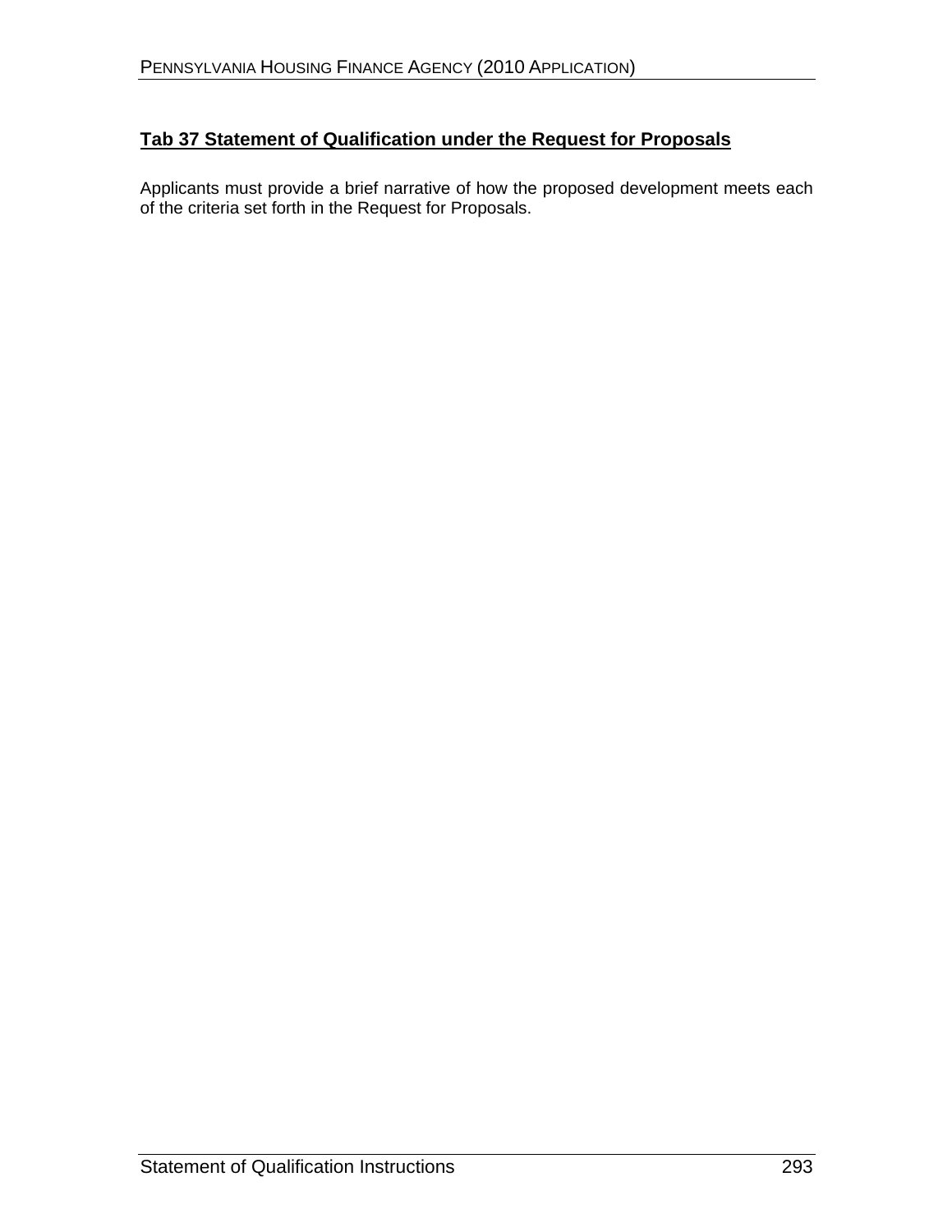### **Tab 38 Statement of Qualification for Tax Exempt Financing**

Applicants must describe how the financing structure and plan qualifies under Section 147 of the Internal Revenue Code. (The Agency may also require submission of an opinion of qualified counsel that the development qualifiesas a tax-exempt qualified residential rental facility.)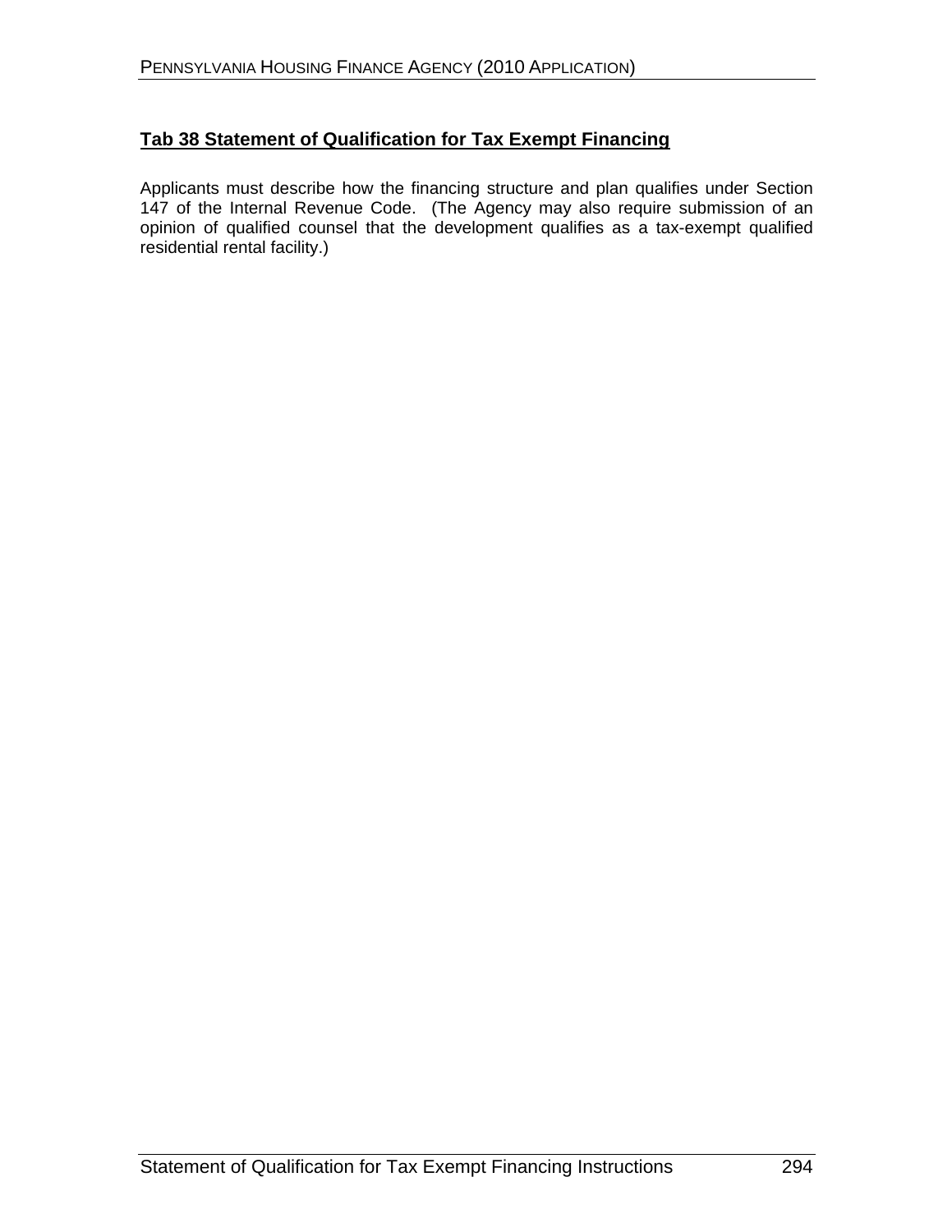## **Tab 39 Statement of Qualification for Tax Credits**

Applicants must describe how the proposed development will qualify for Tax Credits under Section 42 of the Internal Revenue Code of 1986, as amended. (The Agency may also require submission of an opinion of qualified counsel that the development qualifies under Section 42 of the Code.)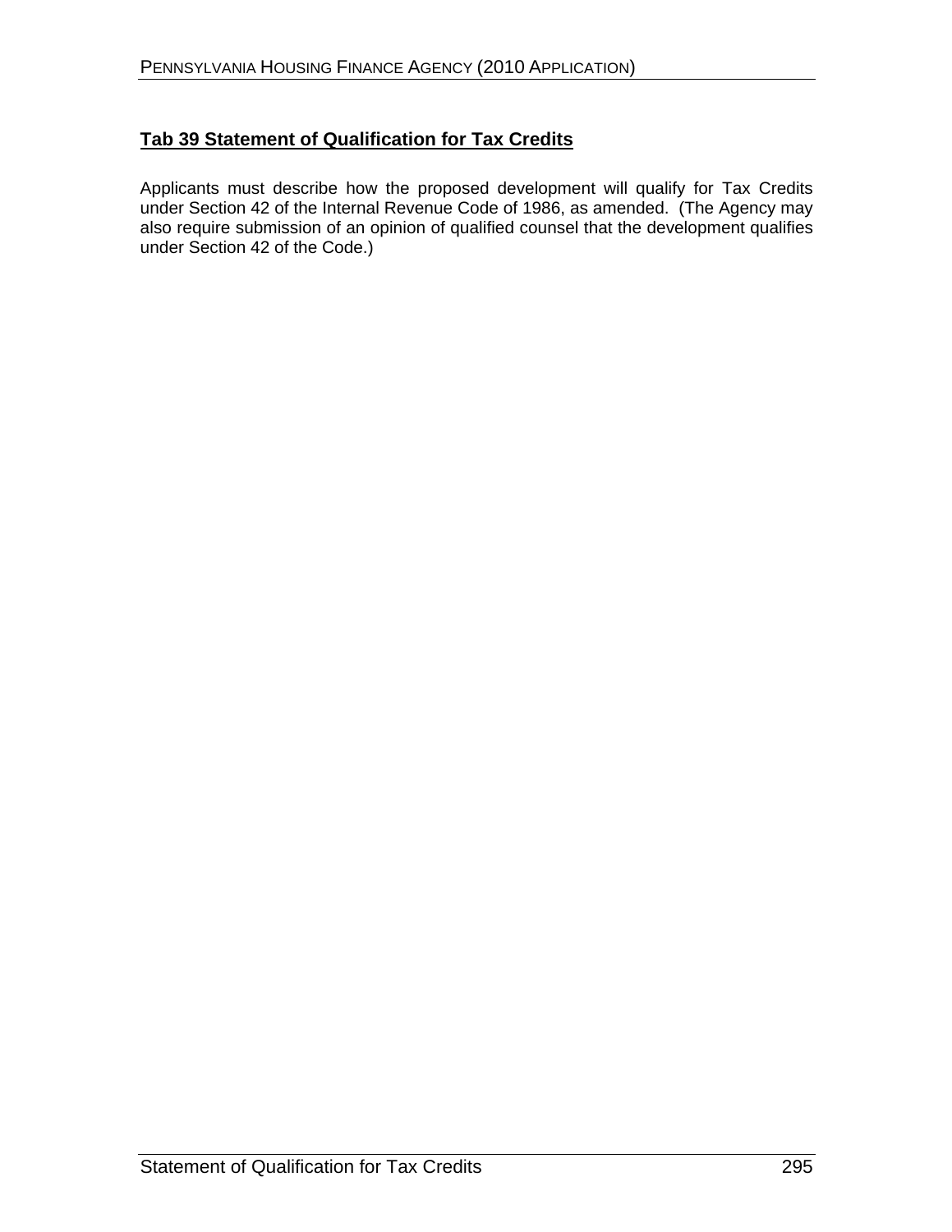#### **Tab 40 Letter Outlining Bond Financing Strategies**

Applicants must include a letter, addressed to the Agency, signed by both the owner, general partner, or sponsor and the proposed bond issuer outlining the bond financing structure and identifying each of the following (with names, addresses, and phone numbers): numbers):

- 1) The proposed bond issuer (if other than PHFA);
- 2) Development ownership entity and principal partners or guarantors;
- 3) Bond counsel to the issuer;
- 4) Underwriters or placement agents, if any;
- 5) Underwriter's counsel, if any; and
- 6) All other entities involved in the financing (i.e., rating agencies; bond insurer; letter of credit bank; and credit enhancement entity).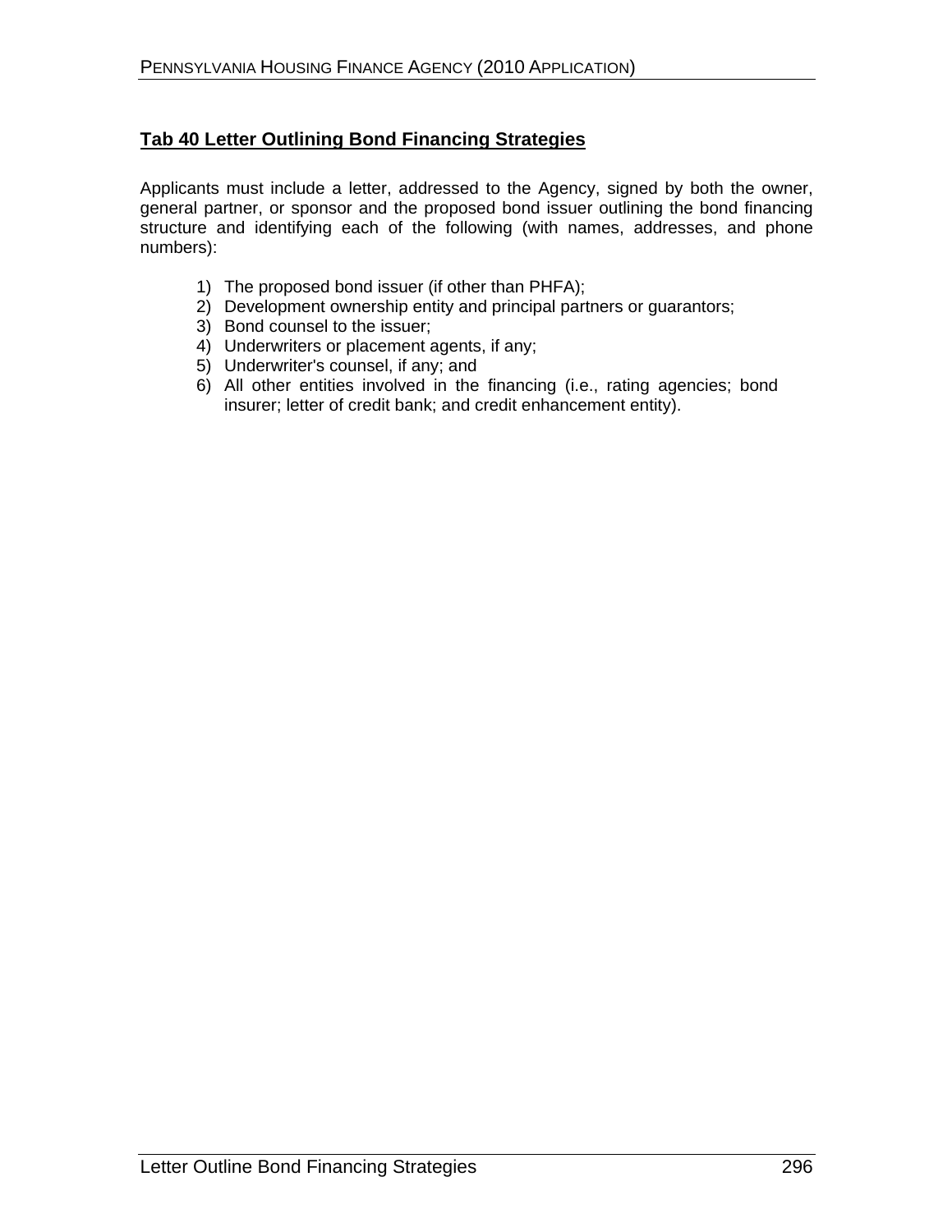# **Tab 41 Qualification of Bond Financing Team**

Applicants must provide qualification of the bond financing team including a description of previous experience in low income housing finance.